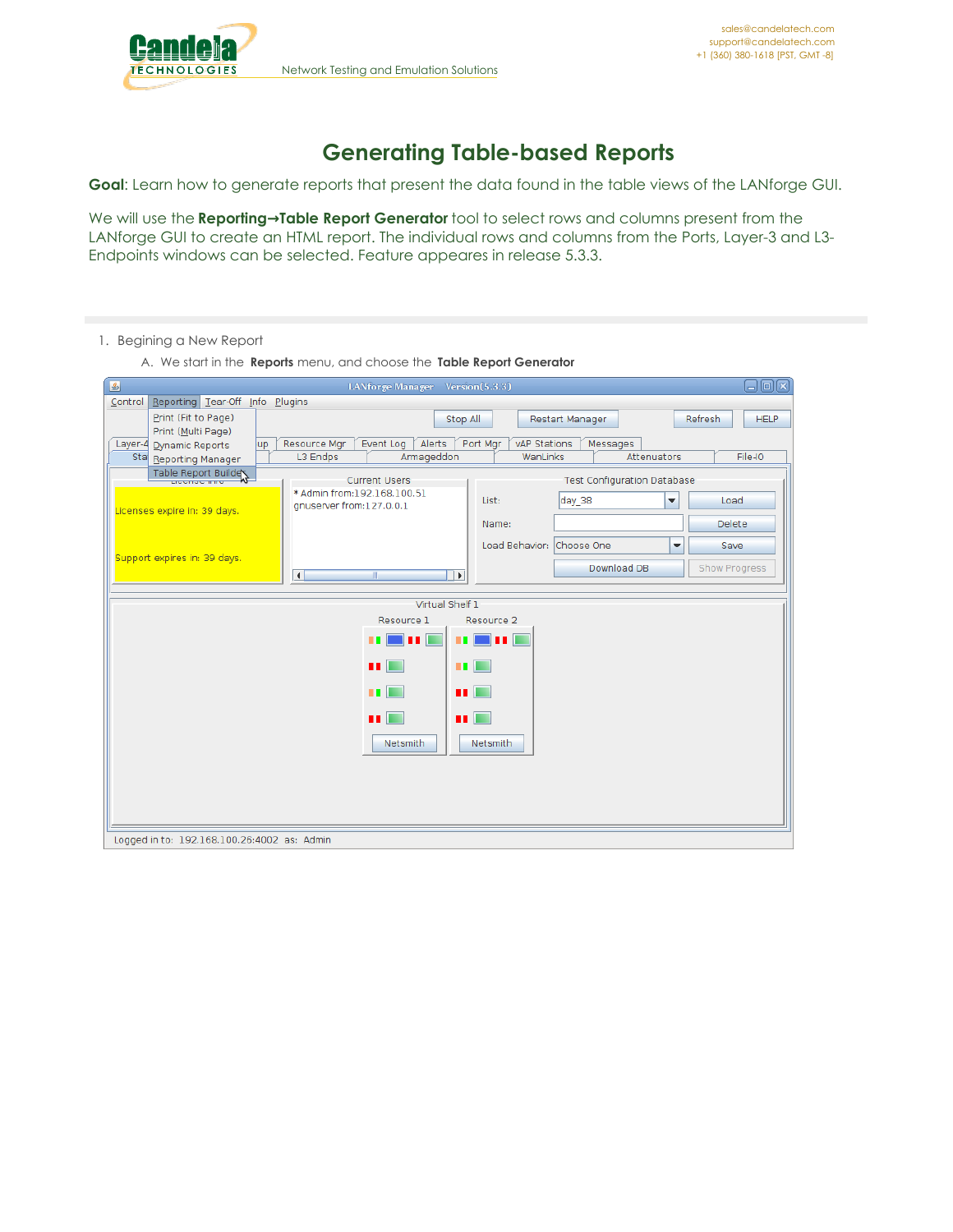B. The report generator window appears. At the top are lists of previous saved settings. Below those are the selection tables for Layer 3, L3-Endpoints and Ports. The check-box indicates if the item will be included in the report.

| 画                                                                                  | <b>Table Report Builder</b> |        |                                        | ьI                      | 10 X |
|------------------------------------------------------------------------------------|-----------------------------|--------|----------------------------------------|-------------------------|------|
| Saved reports:                                                                     |                             |        | Saved entity selections:               |                         |      |
| <b>Full Report</b>                                                                 | Load                        |        | <b>All Entities</b>                    | Load                    |      |
| Autosave 16-02-04 17:20                                                            |                             |        | Autosave 16-02-04 17:20                |                         |      |
| Autosave 16-02-04 17:21                                                            | Save                        |        | Autosave 16-02-04 17:21                | Save                    |      |
|                                                                                    | Delete                      |        |                                        | Delete                  |      |
|                                                                                    |                             |        |                                        |                         |      |
| Skip Select All<br>T<br>Layer 3                                                    |                             | ▼      |                                        | Select All              | ▼    |
| Column Name                                                                        | Use                         |        | <b>Entity Name</b>                     | Use                     |      |
| Name                                                                               | V                           | ۸      | sta-mac-100                            | v                       | ۸    |
| Type                                                                               | V                           |        | sta-mac-101                            | v                       |      |
| State                                                                              | V                           |        | sta-mac-102                            | V                       |      |
| Pkt Rx A                                                                           | V                           |        | sta-mac-103                            | V                       |      |
| Pkt Rx B                                                                           | V                           |        | sta-mac-104                            | V                       |      |
| Bps Rx A                                                                           | V                           |        | sta-mac-105                            | V                       |      |
| Bps Rx B                                                                           | V                           |        | sta-mac-106                            | V                       |      |
| Rx Drop % A<br>$D_{\text{tot}}$ $D_{\text{max}}$ $D_{\text{tot}}$ $D_{\text{tot}}$ | V                           | ▼      | sta-mac-107<br>$+ - - - - - - - - - -$ | V                       | ٠    |
| Skip Select All<br>T<br>L3 Endpoints                                               |                             | ▼      |                                        | Select All              | v    |
| Column Name                                                                        | Use                         |        | <b>Entity Name</b>                     | Use                     |      |
| Name<br><b>EID</b>                                                                 | V<br>v                      | ▲<br>≡ | lf tcpA                                | V                       | ۰    |
| Run                                                                                | V                           |        | sta-mac-100-A<br>sta-mac-100-B         | V<br>V                  | ≡    |
| Mng                                                                                | V                           |        | sta-mac-101-A                          | V                       |      |
| Script                                                                             | V                           |        | sta-mac-101-B                          | V                       |      |
| <b>Tx Rate</b>                                                                     | V                           |        | sta-mac-102-A                          | v                       |      |
| Tx Rate (1 min)                                                                    | V                           |        | sta-mac-102-B                          | V                       |      |
| <b>Tx Rate LL</b>                                                                  | v                           |        | sta-mac-103-A                          | V                       |      |
| Dy Doto                                                                            |                             | ÷      | ata mas 1.02.D                         |                         | ٠    |
| Skip Select All<br>¢.<br>Ports                                                     |                             | ▼      |                                        | Select All              | ▼    |
| Column Name                                                                        | Use                         |        | <b>Entity Name</b>                     | Use                     |      |
| Port                                                                               | V                           | ۸      | $1.1.$ eth $0$                         | v                       | ۰    |
| Phantom                                                                            | V                           | ≡      | $1.1.$ eth $1$                         | V                       | ≡    |
| Down                                                                               | V                           |        | 1.1.sta100                             | V                       |      |
| IP                                                                                 | V                           |        | 1.1.wiphy0                             | V                       |      |
| <b>SEC</b>                                                                         | $\overline{\mathbf{v}}$     |        | 1.1.sta101                             | V                       |      |
| Alias                                                                              | V                           |        | 1.1.sta102                             | $\overline{\mathbf{v}}$ |      |
| Parent Dev                                                                         | V                           |        | 1.1.sta103                             | v                       |      |
| <b>RX Bytes</b><br>$mx = 1 + 1$                                                    | V<br>고                      | ▼      | 1.1.sta104<br>$3 - 22 - 30$            | V                       | ٠    |
| Create Report<br>Close                                                             |                             | パ      |                                        |                         |      |

2. Understanding the two columns in the Table Report Builder.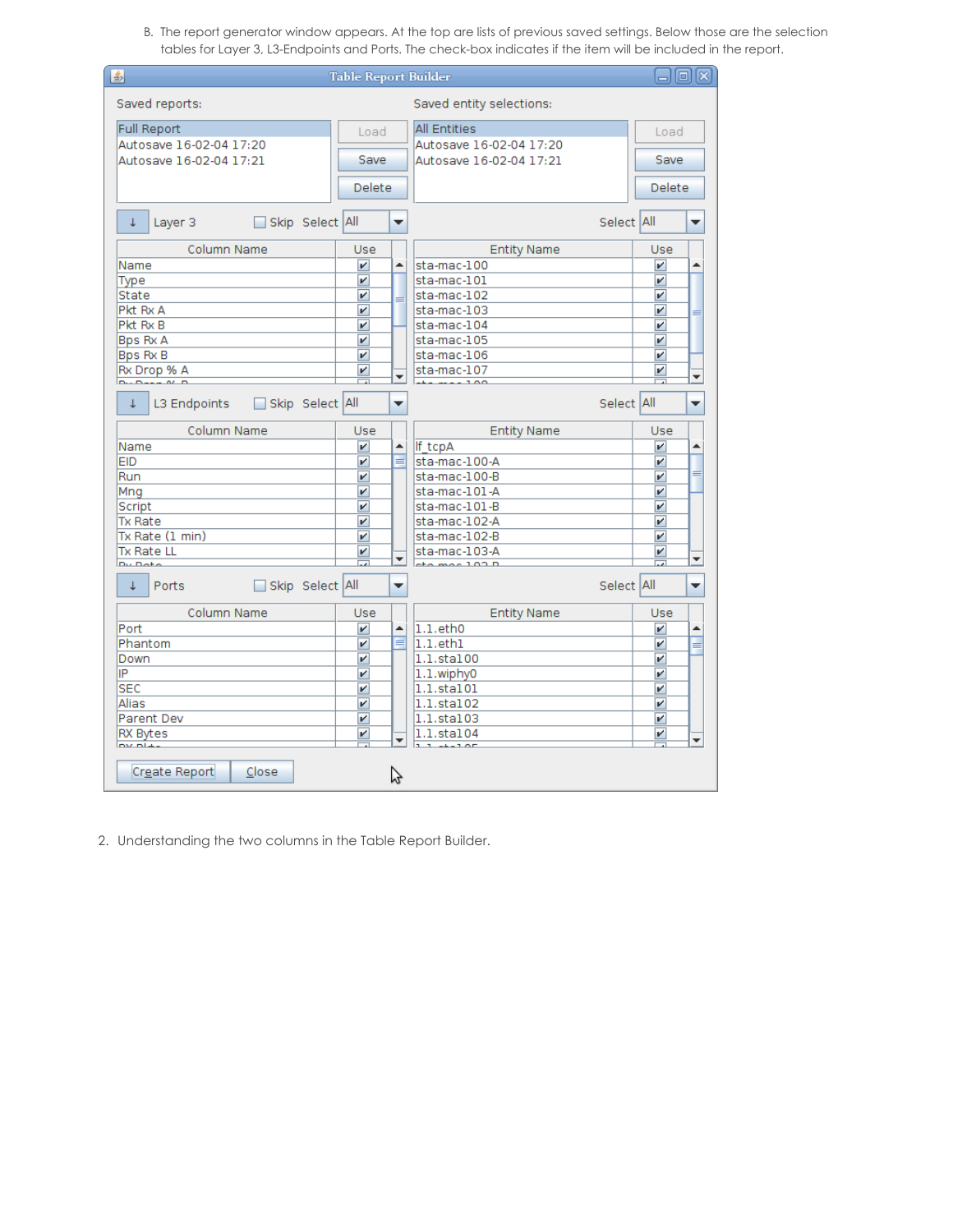A. Report Profiles are on the left. This represents your selection of Layer-3, L3-Endpoint and/or Port table columns to include in your report. These preferences are saved independently of the entity choices.

| 国                                                                                                                                                                                                                                | <b>Table Report Builder</b>                                                                                                |                                                                                                                                                                          | $\Box$ ok                                                                                         |
|----------------------------------------------------------------------------------------------------------------------------------------------------------------------------------------------------------------------------------|----------------------------------------------------------------------------------------------------------------------------|--------------------------------------------------------------------------------------------------------------------------------------------------------------------------|---------------------------------------------------------------------------------------------------|
| Saved reports:                                                                                                                                                                                                                   |                                                                                                                            | Saved entity selections:                                                                                                                                                 |                                                                                                   |
| <b>Full Report</b><br>Autosave 16-02-04 17:20<br>Autosave 16-02-04 17:21                                                                                                                                                         | Load<br>Save<br><b>Delete</b>                                                                                              | <b>All Entities</b><br>Autosave 16-02-04 17:20<br>Autosave 16-02-04 17:21                                                                                                | Load<br>Save<br><b>Delete</b>                                                                     |
| Skip Select All<br>Layer 3<br>¢.                                                                                                                                                                                                 | ▼                                                                                                                          |                                                                                                                                                                          | Select All                                                                                        |
| Column Name<br>Name<br>Type<br>State<br>Pkt Rx A<br>Pkt Rx B<br><b>Bps Rx A</b><br><b>Bps Rx B</b><br>Rx Drop % A<br>Rx Drop % B<br>Drop Pkts A<br>Drop Pkts B<br>Avg RTT<br><b>Rpt Timer</b><br><b>EID</b><br>Endpoints (A + B) | Use<br>$\overline{\mathbf{r}}$<br>V<br>V<br>V<br>V<br>V<br>V<br>V<br>V<br>V<br>V<br>V<br>V<br>V<br>$\overline{\mathbf{v}}$ | <b>Entity Name</b><br>sta-mac-100<br>sta-mac-101<br>sta-mac-102<br>sta-mac-103<br>sta-mac-104<br>sta-mac-105<br>sta-mac-106<br>sta-mac-107<br>sta-mac-108<br>sta-mac-109 | Use<br>$\overline{\mathbf{r}}$<br>V<br>V<br>V<br>V<br>$\overline{\mathbf{r}}$<br>V<br>Z<br>V<br>V |
|                                                                                                                                                                                                                                  |                                                                                                                            | ピ                                                                                                                                                                        |                                                                                                   |
| Skip Select All<br>L3 Endpoints                                                                                                                                                                                                  |                                                                                                                            |                                                                                                                                                                          | Select All<br>٠                                                                                   |
| Skip Select All<br>Ports                                                                                                                                                                                                         | ٠                                                                                                                          |                                                                                                                                                                          | Select All<br>÷                                                                                   |
| Close<br>Create Report                                                                                                                                                                                                           |                                                                                                                            |                                                                                                                                                                          |                                                                                                   |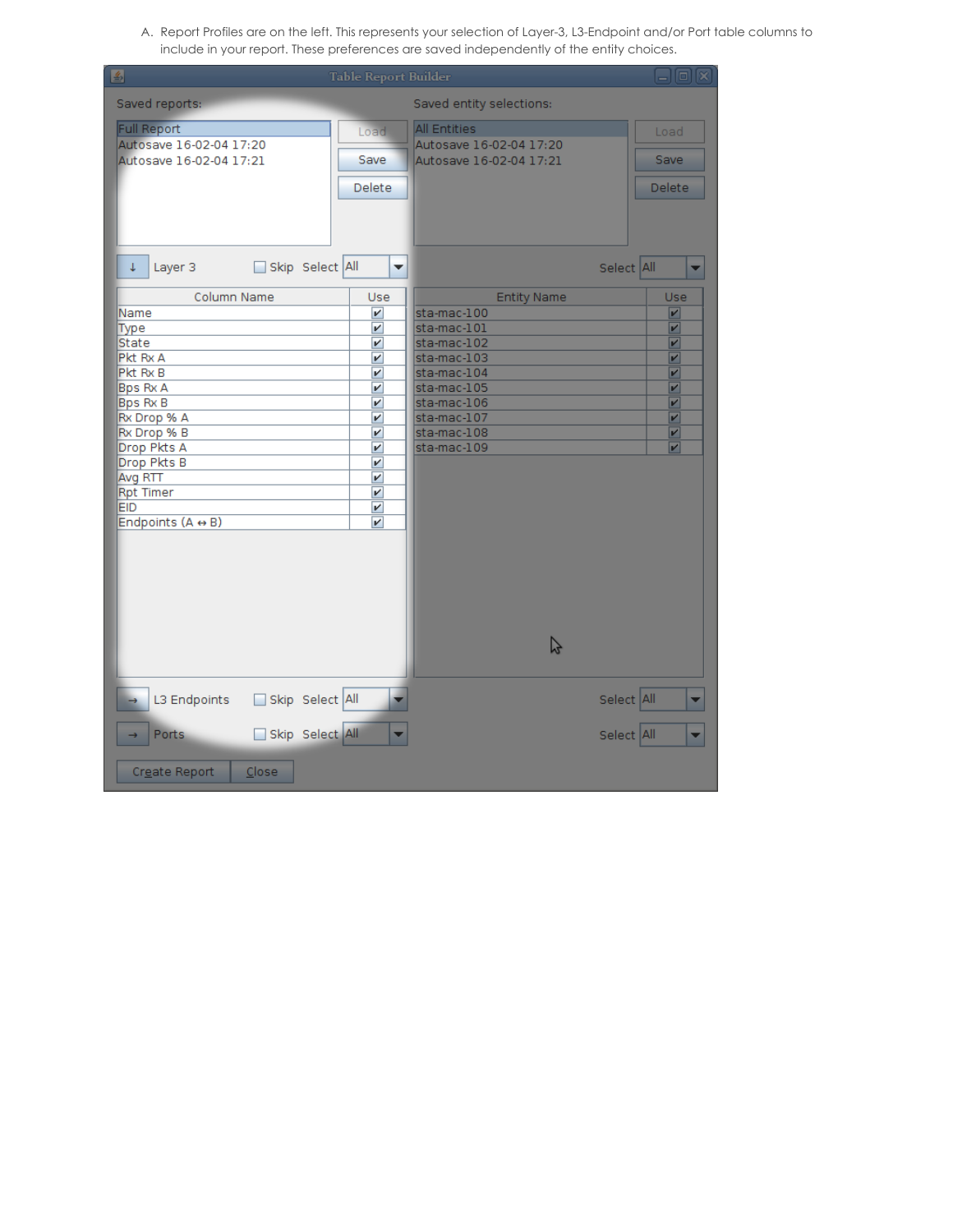B. Entity Selections are on the right. This consists of a your combination of Layer-3 connections, L3-Endpoints and/or Ports to report on. These preferences are also saved independently from the profiles.

| 国                                | <b>Table Report Builder</b> |                            | $\Box$ e $\bm{\mathsf{X}}$ |
|----------------------------------|-----------------------------|----------------------------|----------------------------|
| Saved reports:                   |                             | Saved entity selections:   |                            |
| <b>Full Report</b>               | Load                        | <b>All Entities</b>        | Load                       |
| Autosave 16-02-04 17:20          |                             | Autosave 16-02-04 17:20    |                            |
| Autosave 16-02-04 17:21          | <b>Save</b>                 | Autosave 16-02-04 17:21    | Save                       |
|                                  | <b>Delete</b>               |                            | Delete                     |
|                                  |                             |                            |                            |
|                                  |                             |                            |                            |
|                                  |                             |                            |                            |
| Skip Select All<br>Layer 3       | ۰                           |                            | Select All<br>▼            |
| Column Name                      | Use                         | <b>Entity Name</b>         | Use                        |
| Name                             |                             | sta-mac-100                |                            |
| <b>Type</b>                      |                             | sta-mac-101                |                            |
| <b>State</b><br>Pkt Rx A         | V                           | sta-mac-102<br>sta-mac-103 | V<br>v                     |
| Pkt Rx B                         | V                           | sta-mac-104                | V                          |
| <b>Bps Rx A</b>                  |                             | sta-mac-105                |                            |
| <b>Bps Rx B</b>                  |                             | sta-mac-106                |                            |
| Rx Drop % A                      |                             | sta-mac-107                |                            |
| Rx Drop % B                      |                             | sta-mac-108                |                            |
| Drop Pkts A                      |                             | sta-mac-109                |                            |
| Drop Pkts B                      |                             |                            |                            |
| Avg RTT                          |                             |                            |                            |
| <b>Rpt Timer</b><br><b>EID</b>   |                             |                            |                            |
| Endpoints (A ↔ B)                |                             |                            |                            |
|                                  |                             |                            |                            |
|                                  |                             |                            |                            |
|                                  |                             | グ                          |                            |
|                                  |                             |                            |                            |
|                                  |                             |                            |                            |
|                                  |                             |                            |                            |
|                                  |                             |                            |                            |
|                                  |                             |                            |                            |
|                                  |                             |                            |                            |
| Skip Select None<br>L3 Endpoints |                             |                            | Select All                 |
| Skip Select None<br>Ports        |                             |                            | Select All                 |
|                                  |                             |                            |                            |
| Create Report<br>Close           |                             |                            |                            |

- 3. Selecting items to include
	- A. The Skip button will omit a whole table from the report. Checking and un-checking the skip button will not alter your row selection check boxes.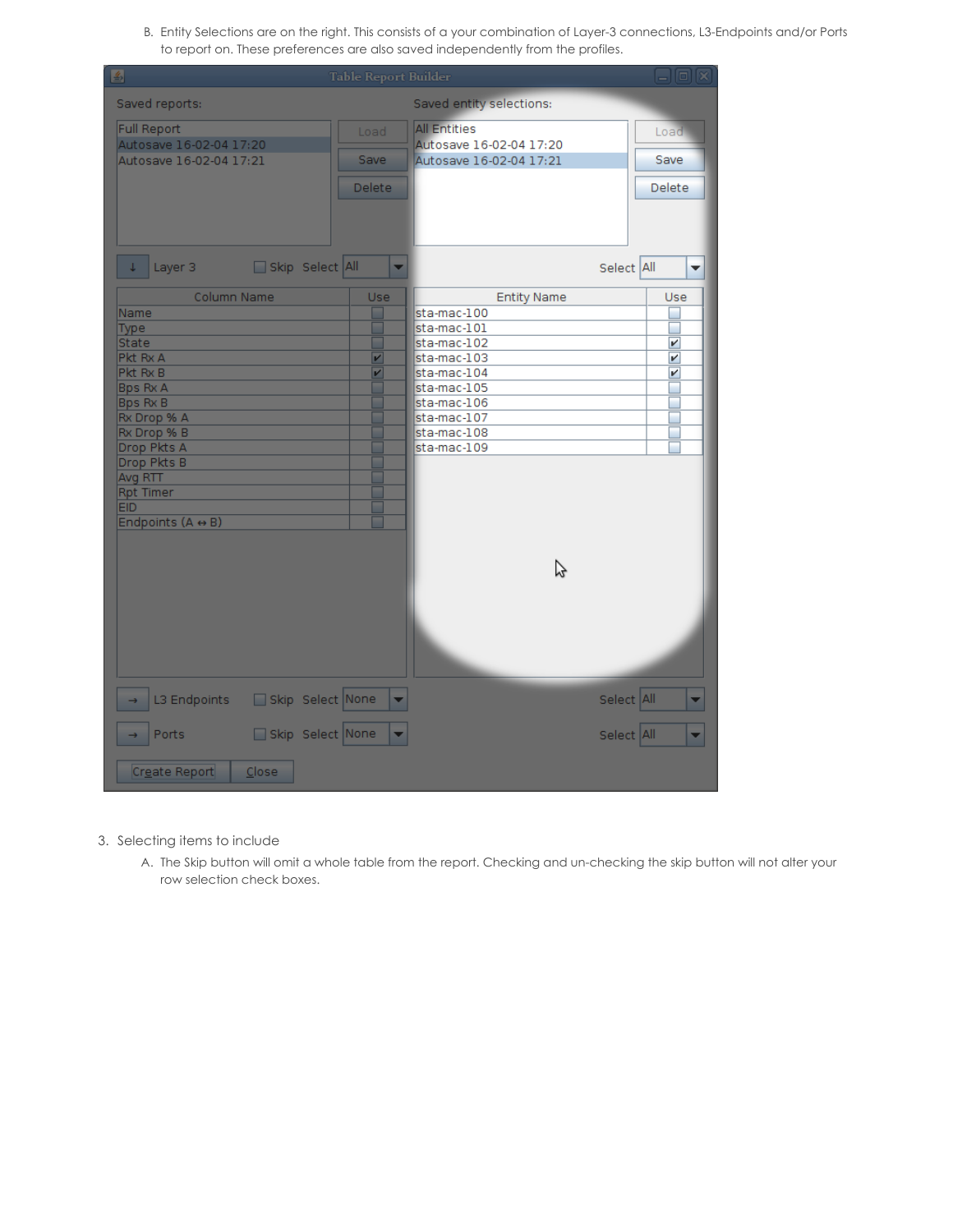| $\Box$ o $\mathbf x$<br>画<br><b>Table Report Builder</b> |                              |                  |                          |                                   |
|----------------------------------------------------------|------------------------------|------------------|--------------------------|-----------------------------------|
| Saved reports:                                           |                              |                  | Saved entity selections: |                                   |
| <b>Full Report</b>                                       | Load                         |                  | <b>All Entities</b>      | Load                              |
| Autosave 16-02-04 17:20                                  |                              |                  | Autosave 16-02-04 17:20  |                                   |
| Autosave 16-02-04 17:21                                  | Save                         |                  | Autosave 16-02-04 17:21  | Save                              |
|                                                          | Delete                       |                  |                          | Delete                            |
| Skip Select All<br>¢<br>Layer 3                          |                              | ÷                |                          | Select All                        |
| Column Name                                              | Use                          |                  | <b>Entity Name</b>       | Use                               |
| Name                                                     | V                            | ▲                | sta-mac-100              | V                                 |
| Type                                                     | V                            |                  | sta-mac-101              | V                                 |
| <b>State</b>                                             | V                            |                  | sta-mac-102              | V                                 |
| Pkt Rx A                                                 | V                            |                  | sta-mac-103              | V                                 |
| Pkt Rx B                                                 | V                            |                  | sta-mac-104              | V                                 |
| <b>Bps Rx A</b>                                          | V                            |                  | sta-mac-105              | V                                 |
| Bps Rx B                                                 | v                            | ≡                | sta-mac-106              | V                                 |
| Rx Drop % A                                              | V                            |                  | sta-mac-107              | V                                 |
| Rx Drop % B                                              | V                            |                  | sta-mac-108              | V                                 |
| Drop Pkts A                                              | V                            |                  | sta-mac-109              | V                                 |
| Drop Pkts B                                              | V                            |                  |                          |                                   |
| Avg RTT                                                  | v                            |                  |                          |                                   |
| <b>Rpt Timer</b><br><b>FID</b>                           | V<br>$\overline{\mathbf{v}}$ | ٠                |                          |                                   |
| Skip Select All<br>¢<br>L3 Endpoints                     |                              | ÷                |                          | Select All<br>÷                   |
| Column Name                                              | Use                          |                  | <b>Entity Name</b>       | Use                               |
| Name                                                     | V                            | $\blacktriangle$ | If_tcpA                  | V<br>▲                            |
| <b>EID</b>                                               | V                            |                  | sta-mac-100-A            | V                                 |
| Run                                                      | V                            | ≡                | sta-mac-100-B            | V                                 |
| Mng                                                      | V                            |                  | sta-mac-101-A            | V                                 |
| Script                                                   | V                            |                  | sta-mac-101-B            | V                                 |
| <b>Tx Rate</b>                                           | V                            |                  | sta-mac-102-A            | V                                 |
| Tx Rate (1 min)                                          | V                            |                  | sta-mac-102-B            | V                                 |
| <b>Tx Rate LL</b>                                        | V                            |                  | sta-mac-103-A            | V                                 |
| <b>Rx Rate</b>                                           | V                            |                  | sta-mac-103-B            | V                                 |
| Rx Rate (1 min)                                          | V                            |                  | sta-mac-104-A            | V                                 |
| <b>Rx Rate LL</b>                                        | V                            |                  | sta-mac-104-B            | V                                 |
| Rx Drop %                                                | V                            |                  | sta-mac-105-A            | V                                 |
| <b>Tx PDUs</b><br>Tx Pkts II                             | V<br>$\overline{\mathbf{v}}$ | ۰                | sta-mac-105-B            | V<br>٠<br>$\overline{\mathbf{v}}$ |
| Skip Select None<br>$\downarrow$<br>Ports                |                              | ▼                | sta-mac-106-A            | Select None<br>▼                  |
| Column Name                                              | Use                          |                  | <b>Entity Name</b>       | Use                               |
| Port                                                     |                              | ▲                | $ 1.1$ .eth $0$          | ┻                                 |
| Phantom                                                  |                              |                  | $1.1.$ eth $1$           |                                   |
| Down                                                     |                              | ≡                | 1.1.sta100               | V<br>=                            |
| IP.                                                      | V                            |                  | 1.1.wiphy0               |                                   |
| <b>SEC</b>                                               |                              |                  | 1.1.sta101               |                                   |
| Alias                                                    | V                            |                  | 1.1.sta102               |                                   |
| Parent Dev                                               | v                            |                  | 1.1.sta103               |                                   |
| <b>RX Bytes</b>                                          | v                            |                  | 1.1.sta104               |                                   |
| <b>RX Pkts</b>                                           | v                            |                  | 1.1.sta105               |                                   |
| Pps RX                                                   | v                            |                  | 1.1.sta106               |                                   |
| bps RX                                                   | v                            |                  | 1.1.sta107               |                                   |
| <b>TX Bytes</b>                                          |                              |                  | 1.1.sta108               |                                   |
| TX Pkts                                                  |                              |                  | 1.1.sta109               |                                   |
| Pns TX                                                   |                              |                  | $1$ 1 winhv1             |                                   |
| Create Report<br>Close                                   |                              |                  | プ                        |                                   |

B. The **Select** drop downs for each table are a short cut for selecting all or unselecting all items in a row.

C. The [SPACE] and [ENTER] keys are shortcuts for selecting and unselecting checkboxes. These keys will toggle highlighted groups of rows as well.

4. Saving and Loading a Report Profile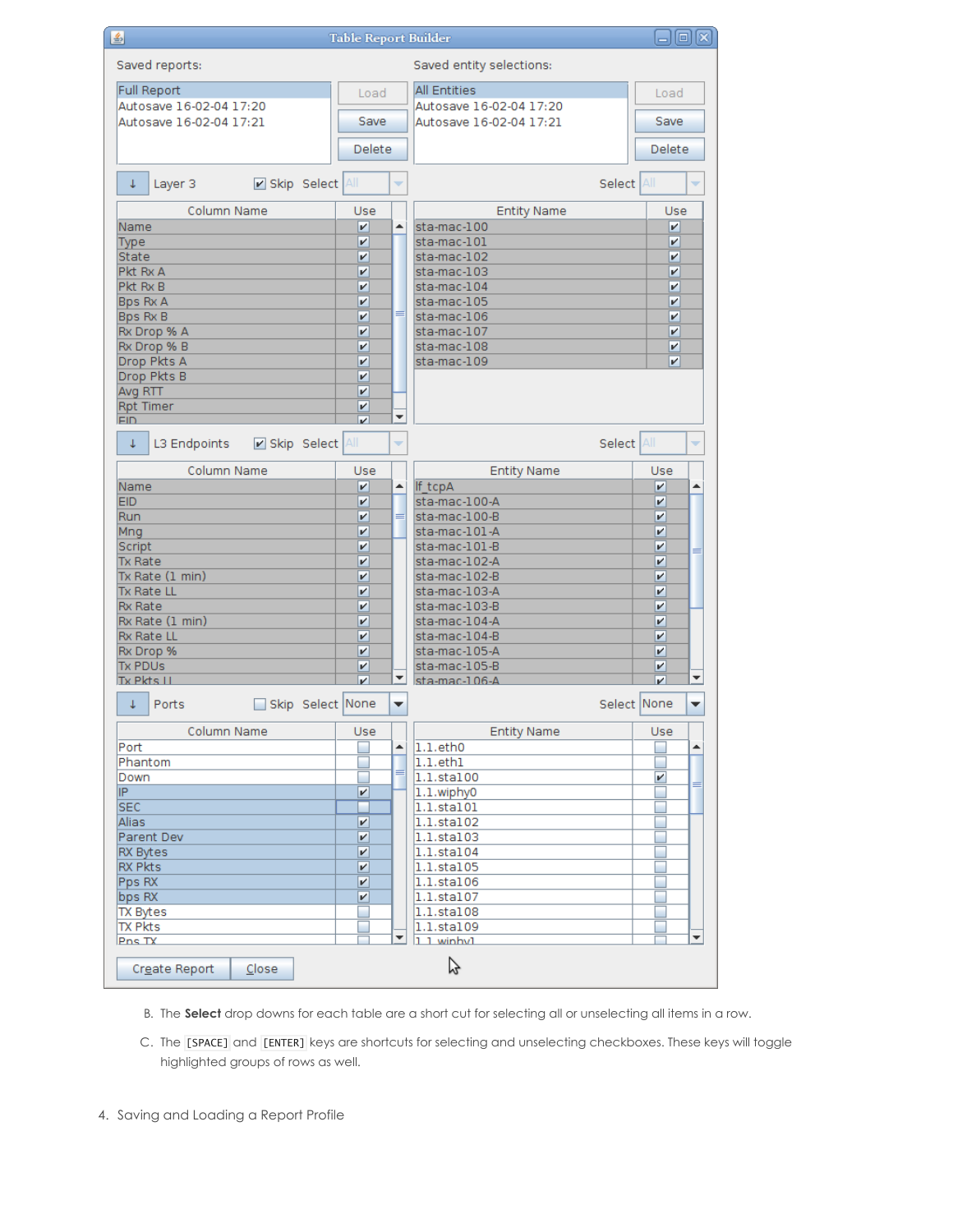A. The **Save** button allows you to save your table row selections. Name your saved profile.

| Skip Select All<br>Layer 3<br>t       |                         | ▼                        | Select All                | ▼                        |
|---------------------------------------|-------------------------|--------------------------|---------------------------|--------------------------|
| Column Name                           | Use                     |                          | <b>Entity Name</b>        | Use                      |
| Name                                  | $\overline{\mathbf{v}}$ | ۸                        | sta-mac-100               | V                        |
| Type                                  | V                       |                          | sta-mac-101               | $\overline{\mathbf{v}}$  |
| State                                 | $\overline{\mathbf{v}}$ |                          | sta-mac-102               | $\overline{\mathbf{r}}$  |
| Pkt Rx A                              | $\overline{\mathbf{v}}$ |                          | sta-mac-103               | $\overline{\mathbf{v}}$  |
| Pkt Rx B                              | $\overline{\mathbf{v}}$ |                          | sta-mac-104               | $\overline{\mathbf{v}}$  |
| Bps Rx A                              | V                       |                          | sta-mac-105               | v                        |
| <b>Bps Rx B</b>                       | v                       | ≡                        | sta-mac-106               | v                        |
| Rx Drop % A                           | v                       |                          | sta-mac-107               | v                        |
| Rx Drop % B                           | v                       |                          | sta-mac-108               | v                        |
| Drop Pkts A                           | v                       |                          | sta-mac-109               | $\overline{\mathbf{v}}$  |
| Drop Pkts B                           | v                       |                          |                           |                          |
| Avg RTT                               | v                       |                          | 鸟<br>Input                | ×                        |
| <b>Rpt Timer</b>                      | V                       |                          |                           |                          |
| cin                                   |                         | ٠                        | Report Profile Name:<br>? |                          |
| Skip Select None<br>L3 Endpoints<br>T |                         | ▼                        | Untitled 8                |                          |
| Column Name                           | Use                     |                          | Cancel<br>0K.             |                          |
| <u>ix Rate Lu</u>                     |                         | ▲                        |                           |                          |
| <b>Rx Rate</b>                        | $\overline{\mathbf{v}}$ |                          | sta-mac-100-A             | $\overline{\mathbf{v}}$  |
| Rx Rate (1 min)                       |                         |                          | sta-mac-100-B             | v                        |
| <b>Rx Rate LL</b>                     |                         |                          | sta-mac-101-A             |                          |
| Rx Drop %                             |                         |                          | sta-mac-101-B             |                          |
| <b>Tx PDUs</b>                        |                         |                          | sta-mac-102-A             |                          |
| <b>Tx Pkts LL</b>                     |                         |                          | sta-mac-102-B             |                          |
| <b>PDU/s TX</b>                       | v                       |                          | sta-mac-103-A             |                          |
| Pps TX LL<br><b>Rx PDUs</b>           | v                       |                          | sta-mac-103-B             |                          |
| <b>Rx Pkts LL</b>                     |                         |                          | sta-mac-104-A             |                          |
| <b>PDU/s RX</b>                       |                         |                          | sta-mac-104-B             |                          |
| Pps RX LL                             |                         |                          | sta-mac-105-A             |                          |
| Delay                                 |                         | ▼                        | sta-mac-105-B             | $\overline{\phantom{a}}$ |
|                                       |                         |                          | the most 106 <sub>h</sub> |                          |
| Skip Select All<br>Ports<br>→         |                         | $\overline{\phantom{a}}$ | Select All                | ÷                        |
| Create Report<br>Close                |                         |                          |                           |                          |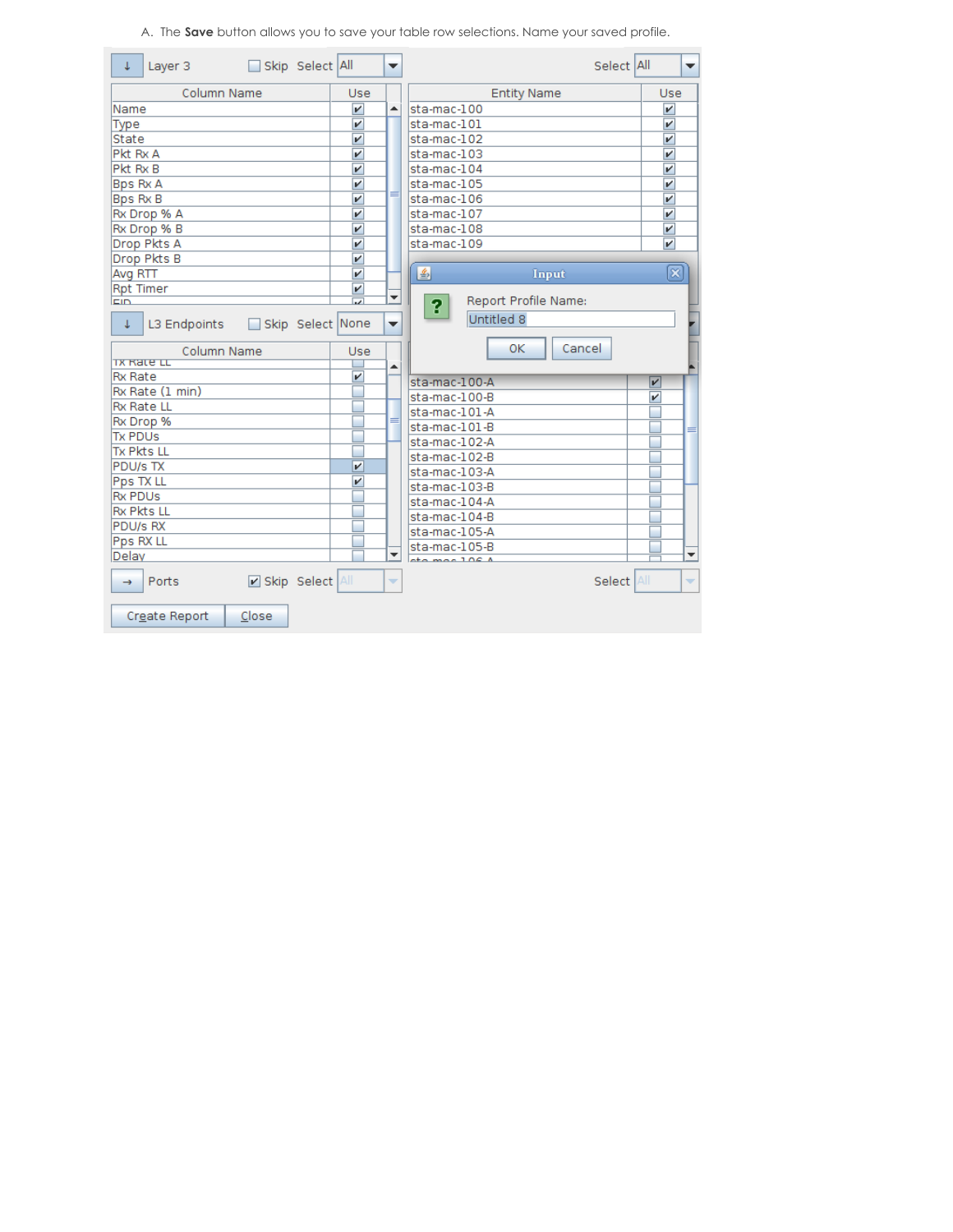B. You can restore previous reports profiles. Select a profile name and then click **Load**.

| 画                                     | <b>Table Report Builder</b>  |                                            | <b>同区</b>                 |
|---------------------------------------|------------------------------|--------------------------------------------|---------------------------|
| Saved reports:                        |                              | Saved entity selections:                   |                           |
| Full Report<br>▲                      | Load                         | <b>All Entities</b>                        | ▲<br>Load                 |
| Untitled 8<br>≡                       |                              | Autosave 16-02-04 17:20                    |                           |
| M,<br>Autosave 16-02-04 17:20         | Save                         | Autosave 16-02-04 17:21                    | ≡<br>Save                 |
| Autosave 16-02-04 17:21               |                              | Autosave 16-02-08 16:12                    |                           |
| Autosave 16-02-08 16:12               | Delete                       | Autosave 16-02-08 16:15                    | Delete                    |
| Skip Select All<br>Layer 3<br>¢.      | ▼                            |                                            | Select All<br>▼           |
| Column Name                           | Use                          | <b>Entity Name</b>                         | Use                       |
| Name                                  | $\overline{\mathbf{v}}$<br>▲ | $sta$ -mac- $100$                          | v                         |
| Type                                  | V                            | sta-mac-101                                | v                         |
| <b>State</b>                          | V                            | sta-mac-102                                | V                         |
| Pkt Rx A                              | V                            | sta-mac-103                                | V                         |
| Pkt Rx B                              | v                            | sta-mac-104                                | $\overline{\mathbf{v}}$   |
| <b>Bps Rx A</b>                       | $\overline{\mathbf{v}}$      | sta-mac-105                                | v                         |
| <b>Bps Rx B</b>                       | $\overline{\mathbf{v}}$      | sta-mac-106                                | ↙                         |
| Rx Drop % A                           | V                            | sta-mac-107                                | V                         |
| Rx Drop % B                           | V                            | sta-mac-108                                | v                         |
| Drop Pkts A                           | V                            | sta-mac-109                                | V                         |
| Drop Pkts B                           | V                            |                                            |                           |
| Avg RTT                               | $\overline{\mathbf{v}}$      |                                            |                           |
| <b>Rpt Timer</b>                      | V<br>٠                       |                                            |                           |
| EID                                   |                              |                                            |                           |
| Skip Select None<br>L3 Endpoints<br>T | ▼                            |                                            | Select None<br>v          |
| Column Name<br><b>TX Rate LL</b>      | Use                          | <b>Entity Name</b>                         | Use                       |
| <b>Rx Rate</b>                        | ▲<br>$\overline{\mathbf{v}}$ | If tcpA                                    | ▲                         |
| Rx Rate (1 min)                       |                              | sta-mac-100-A                              | v                         |
| <b>Rx Rate LL</b>                     |                              | sta-mac-100-B                              | v                         |
| Rx Drop %                             |                              | sta-mac-101-A                              |                           |
| <b>Tx PDUs</b>                        |                              | sta-mac-101-B                              |                           |
| <b>Tx Pkts LL</b>                     |                              | sta-mac-102-A                              |                           |
| <b>PDU/s TX</b>                       | V                            | sta-mac-102-B                              |                           |
| Pps TX LL                             | v                            | sta-mac-103-A                              |                           |
| <b>Rx PDUs</b>                        |                              | sta-mac-103-B                              |                           |
| <b>Rx Pkts LL</b>                     |                              | sta-mac-104-A                              |                           |
| PDU/s RX                              |                              | sta-mac-104-B                              |                           |
| Pps RX LL                             |                              | sta-mac-105-A                              |                           |
| Delay                                 | ▼                            | sta-mac-105-B<br>the most 106 <sub>h</sub> | ▼                         |
| Skip Select All<br>Ports<br>→         | ÷                            |                                            | <b>All</b><br>Select<br>÷ |
| Create Report<br>Close                |                              |                                            |                           |

5. Generating the report is simple, click the **Create Report** button. Your report will be remembered with an Autosave record.